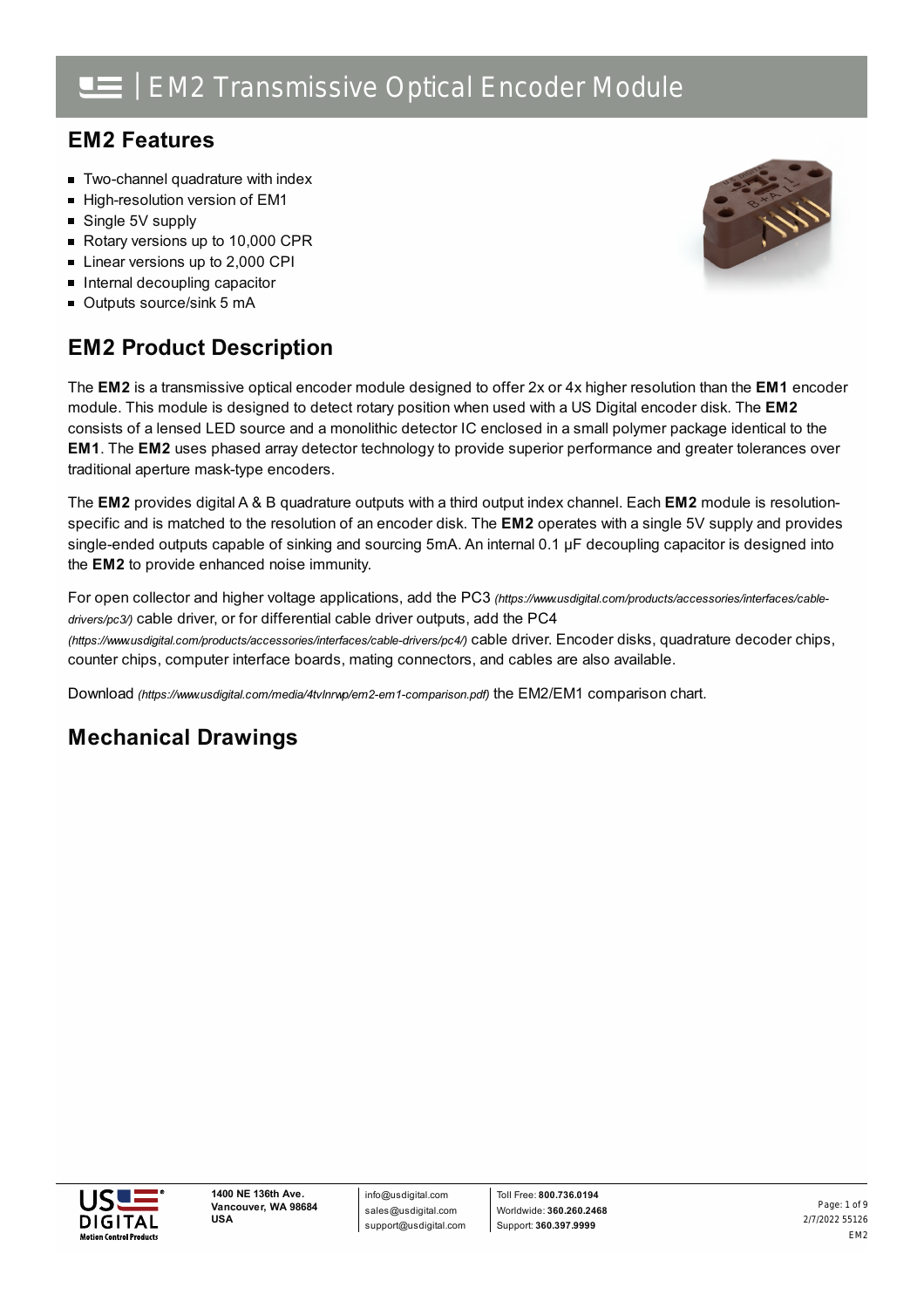



info@usdigital.com sales@usdigital.com support@usdigital.com

Toll Free: **800.736.0194** Worldwide: **360.260.2468** Support: **360.397.9999**

2/7/2022 55126 EM2 Page: 2 of 9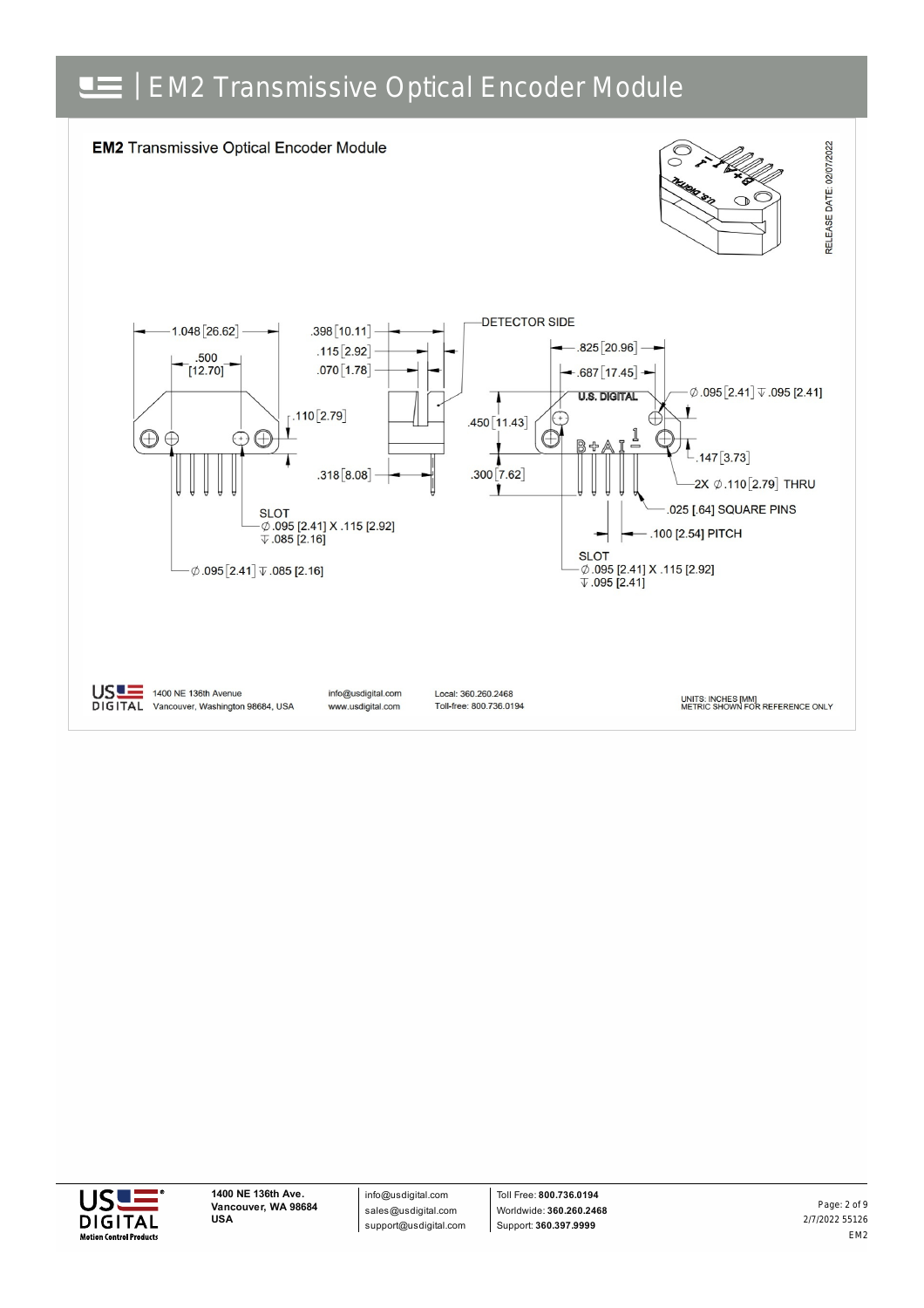



info@usdigital.com sales@usdigital.com support@usdigital.com

Toll Free: **800.736.0194** Worldwide: **360.260.2468** Support: **360.397.9999**

2/7/2022 55126 EM2 Page: 3 of 9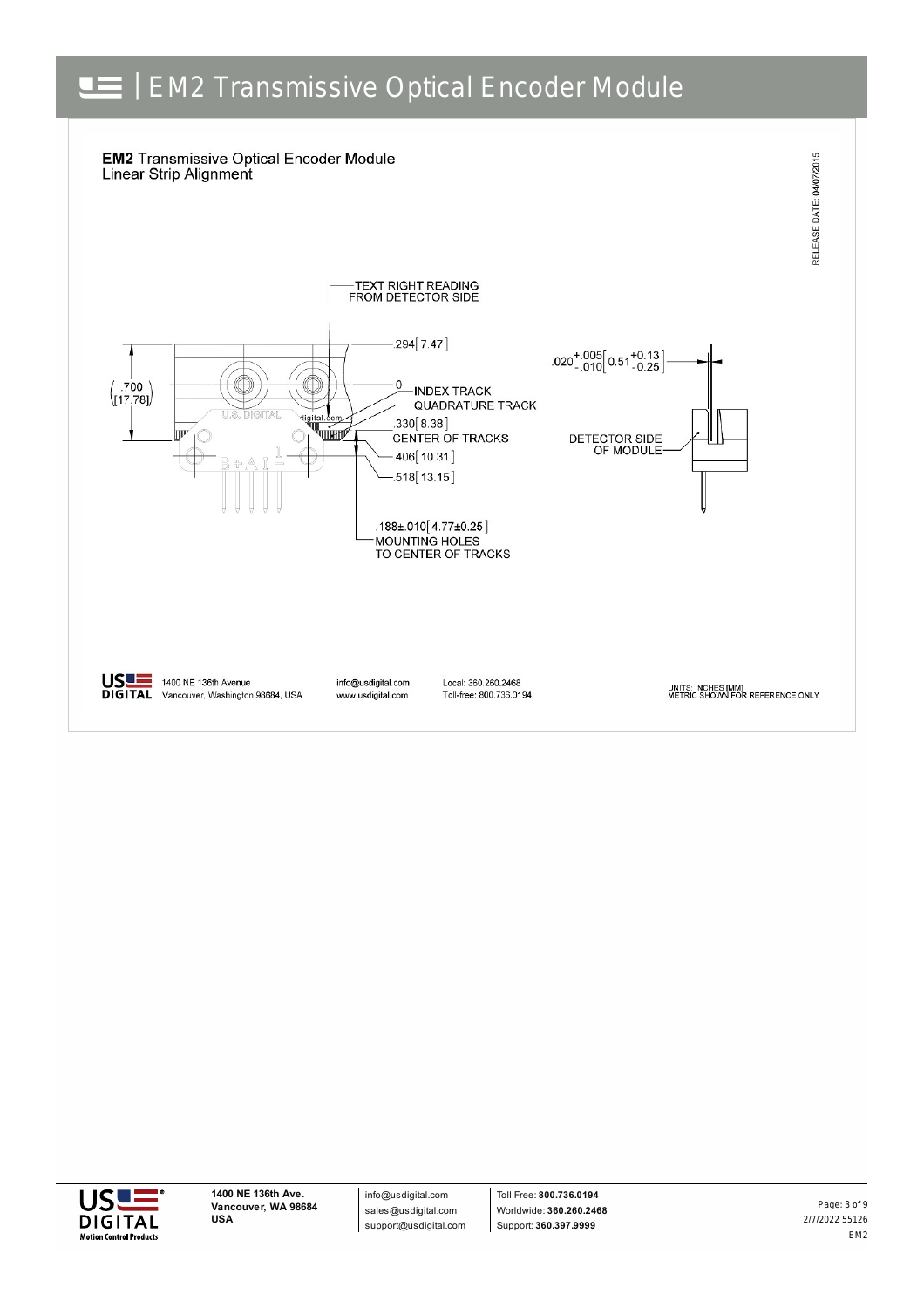

### **Specifications**



info@usdigital.com sales@usdigital.com support@usdigital.com

Toll Free: **800.736.0194** Worldwide: **360.260.2468** Support: **360.397.9999**

2/7/2022 55126 EM2 Page: 4 of 9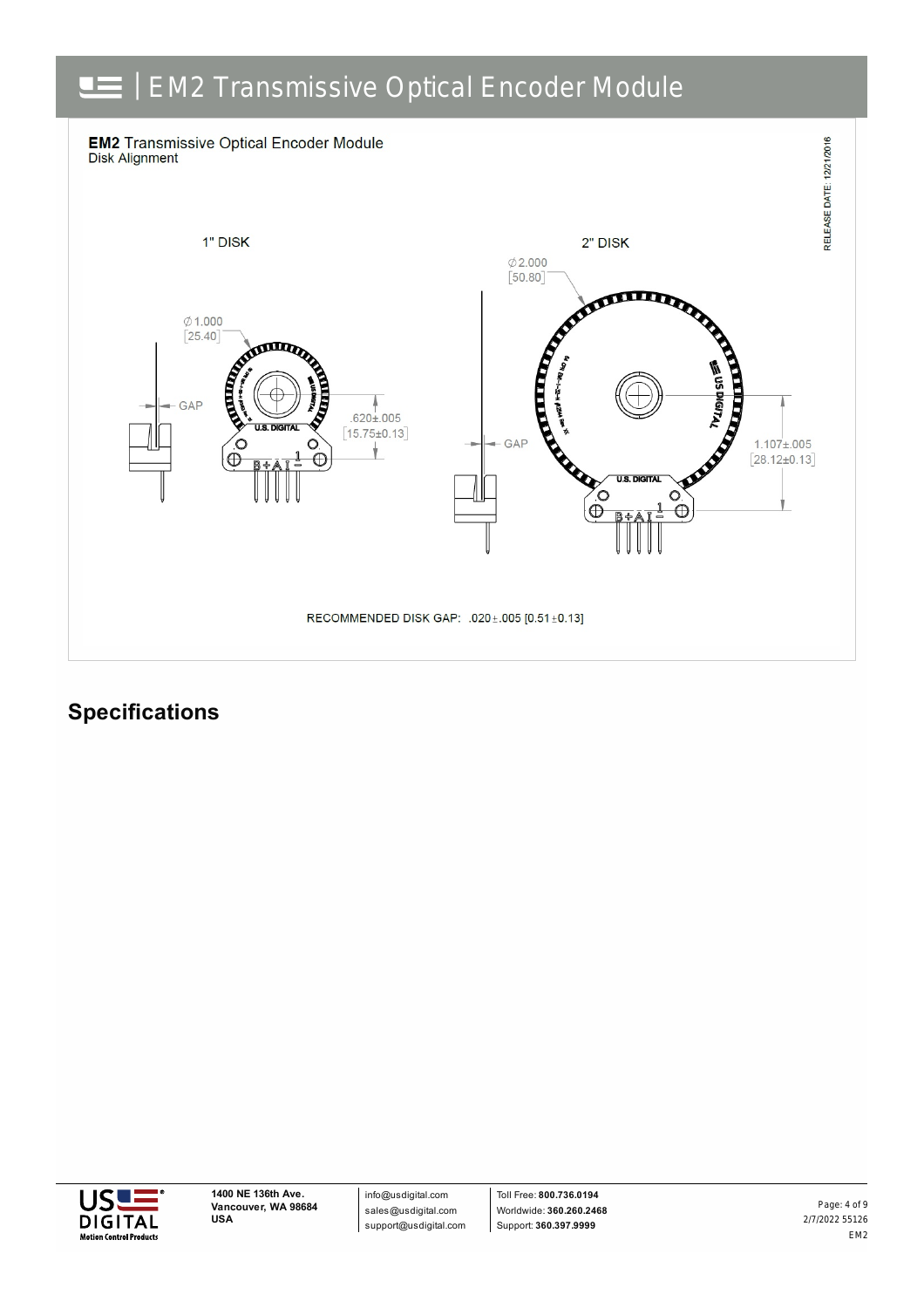#### **AVAILABLE RESOLUTIONS**

| CPR/CPI EM2 |                                                          | <b>HUBDISK-1</b>         | <b>HUBDISK-2</b>           | <b>LIN</b>             |
|-------------|----------------------------------------------------------|--------------------------|----------------------------|------------------------|
| 1000        | EM2-0-1000-*                                             | $\overline{\phantom{a}}$ | $\blacksquare$             | LIN-1000-*-<br>$\star$ |
| 2000        | EM2-1-2000-I (1") / EM2-0-2000-I / EM2-0-2000-N<br>(LIN) | HUBDISK-1-2000-*-<br>IE  |                            | LIN-2000-*-<br>$\star$ |
| 2048        | EM2-1-2048-I                                             | HUBDISK-1-2048-*-<br>IE  |                            |                        |
| 2500        | EM2-1-2500-I                                             | HUBDISK-1-2500-*-<br>IE  | $\sim$ $-$                 |                        |
| 3600        | EM2-2-3600-I                                             |                          | HUBDISK-2-3600-*-IE -      |                        |
| 4000        | EM2-1-4000-I (1") / EM2-2-4000-I (2")                    | HUBDISK-1-4000-*-<br>IE  | HUBDISK-2-4000-*-IE -      |                        |
| 4096        | EM2-1-4096-I (1") / EM2-2-4096-I (2")                    | HUBDISK-1-4096-*-<br>IE  | HUBDISK-2-4096-*-IE        | $\sim$ 100 $\mu$       |
| 5000        | EM2-1-5000-I (1") / EM2-2-5000-I (2")                    | HUBDISK-1-5000-*-<br>IE  | HUBDISK-2-5000-*-IE -      |                        |
| 7200        | EM2-2-7200-I                                             | $\blacksquare$           | <b>HUBDISK-2-7200-*-IE</b> | $\sim$                 |
| 8000        | EM2-2-8000-I                                             |                          | HUBDISK-2-8000-*-IE        | $\sim$ $-$             |
| 8192        | EM2-2-8192-I                                             | $\blacksquare$           | HUBDISK-2-8192-*-IE        | $\sim$ $\sim$          |
| 10000       | EM2-2-10000-I                                            |                          | HUBDISK-2-10000-*-<br>IE.  |                        |

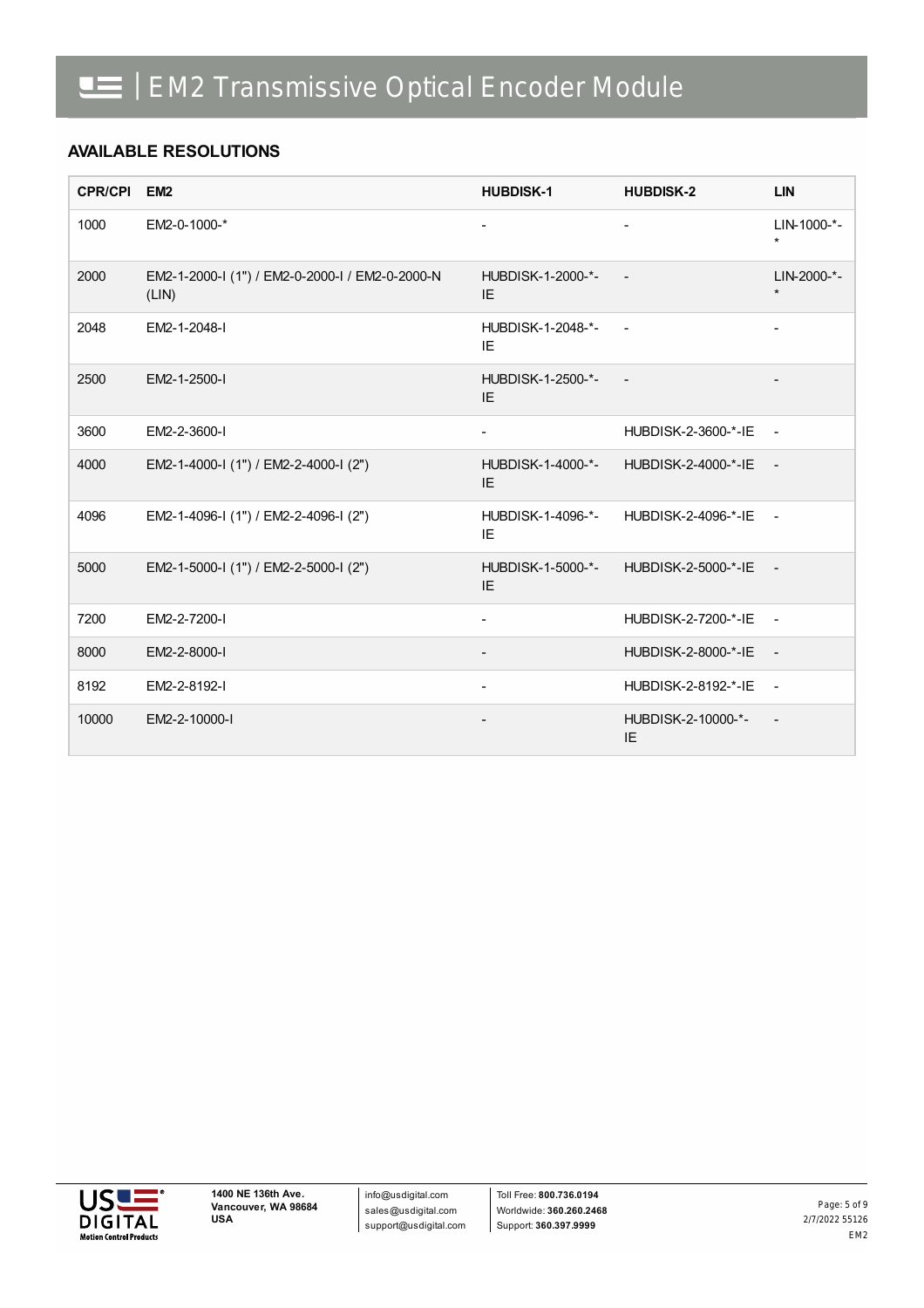#### **OPERATING CONDITIONS**

| <b>PARAMETER</b>                            | MIN.     | MAX.                         | <b>UNITS</b> | <b>NOTES</b>                                                                       |
|---------------------------------------------|----------|------------------------------|--------------|------------------------------------------------------------------------------------|
| Temperature                                 | $-25$    | 100                          | C            |                                                                                    |
| A/B Output Frequency                        | 0        | 360                          | <b>kHz</b>   | 2000, 2048, 2500 CPR (1")<br>3600, 4000, 4096, 5000 CPR (2")<br>1000 CPI (Linear)  |
|                                             | $\Omega$ | 720                          | <b>kHz</b>   | 4000, 4096, 5000 CPR (1")<br>7200, 8000, 8192, 10000 CPR (2")<br>2000 CPI (Linear) |
| Disk RPM                                    | 0        | $(21.6 \times 10^{6})$ / CPR | <b>RPM</b>   | 2000, 2048, 2500 CPR (1")<br>3600, 4000, 4096, 5000 CPR (2")                       |
|                                             | 0        | $(43.2 \times 10\%)$ / CPR   | <b>RPM</b>   | 4000, 4096, 5000 CPR (1")<br>7200, 8000, 8192, 10000 CPR (2")                      |
| Linear Strip Speed                          | $\Omega$ | 360                          | in./sec.     | 1000, 2000 CPI (Linear)                                                            |
| Disk/Linear Strip Radial Position Tolerance | ±.005    |                              | inch         |                                                                                    |

#### **ELECTRICAL SPECIFICATIONS**

- Specifications apply over the entire operating temperature/voltage range.
- Typical values are specified at Vcc = 5.0V and 25C.

| <b>PARAMETER</b>           | MIN. | TYP. | MAX. | <b>UNITS</b> | <b>CONDITIONS</b> |
|----------------------------|------|------|------|--------------|-------------------|
| Supply Voltage             | 4.5  | 5.0  | 5.5  | $\vee$       | Ripple < 100 mVpp |
| Supply Current             |      | 72   | 85   | mA           | no load           |
| Low-level Output           |      |      | 0.5  | $\vee$       | $I_{OL}$ = 5 mA   |
|                            |      | 0.25 |      | $\vee$       | no load           |
| High-level Output          | 2.0  |      |      | V            | $I_{OH}$ = -5 mA  |
|                            |      | 4.0  |      | $\vee$       | no load           |
| Output Current Per Channel | $-5$ |      | 5    | mA           |                   |
| Load Capacitance           |      |      | 100  | pF           |                   |
| Output Rise Time           |      | 50   |      | nS           | $± 5$ mA load     |
| Output Fall Time           |      | 50   |      | nS           | $± 5$ mA load     |
| Electrostatic Discharge    |      |      | ± 4  | kV           | IEC 61000-4-2     |

#### **TIMING CHARACTERISTICS**

#### **ENCODING CHARACTERISTICS:**



**1400 NE 136th Ave. Vancouver, WA 98684 USA**

info@usdigital.com sales@usdigital.com support@usdigital.com

Toll Free: **800.736.0194** Worldwide: **360.260.2468** Support: **360.397.9999**

2/7/2022 55126 EM2 Page: 6 of 9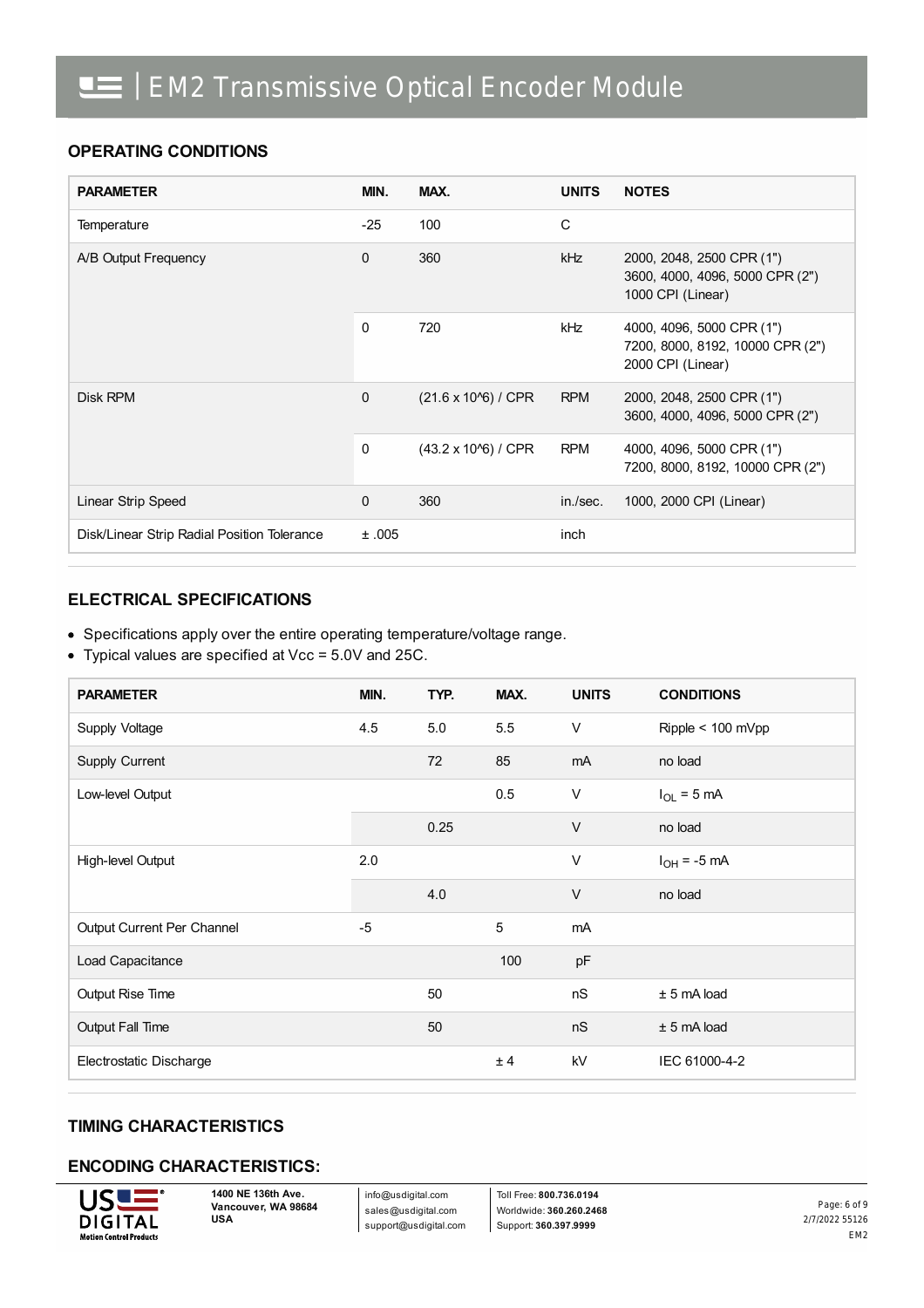- Specifications apply over the entire operating temperature/voltage range.
- Values are for the worst error over full rotation.
- Refer to the timing diagram below.

| <b>PARAMETER</b>                               | <b>SYMBOL</b> | MIN. | TYP.  | MAX. | <b>UNITS</b>                                                                       |
|------------------------------------------------|---------------|------|-------|------|------------------------------------------------------------------------------------|
| Symmetry                                       | X, Y          | 108  | 190   | 252  | $^{\circ}$ e<br>(https://www.usdigital.com/support/resources/glossary/#glossary e) |
| Quadrature                                     | Z             | 45   | 90    | 135  | $^{\circ}$ e<br>(https://www.usdigital.com/support/resources/glossary/#glossary e) |
| Index Pulse Width                              | Po            | 45   | 90    | 135  | $^{\circ}$ e<br>(https://www.usdigital.com/support/resources/glossary/#glossary e) |
| Ch. I Rise After Ch. B or Ch. A<br>Fall        | t1            |      | $-40$ |      | ns                                                                                 |
| Ch. I Fall After Ch. B or Ch. A<br><b>Rise</b> | t2            |      | 25    |      | ns                                                                                 |

#### **TIMING DIAGRAM:**



**CPI**: The number of Cycles (C) of the A or B output Per Inch of linear strip movement.

**CPR:** The number of Cycles (C) of the A or B outputs Per Revolution.

**Index (I):** The index output goes high once per revolution, coincident with the low states of channels A and B, nominally 1/4 of one cycle



info@usdigital.com sales@usdigital.com support@usdigital.com

Toll Free: **800.736.0194** Worldwide: **360.260.2468** Support: **360.397.9999**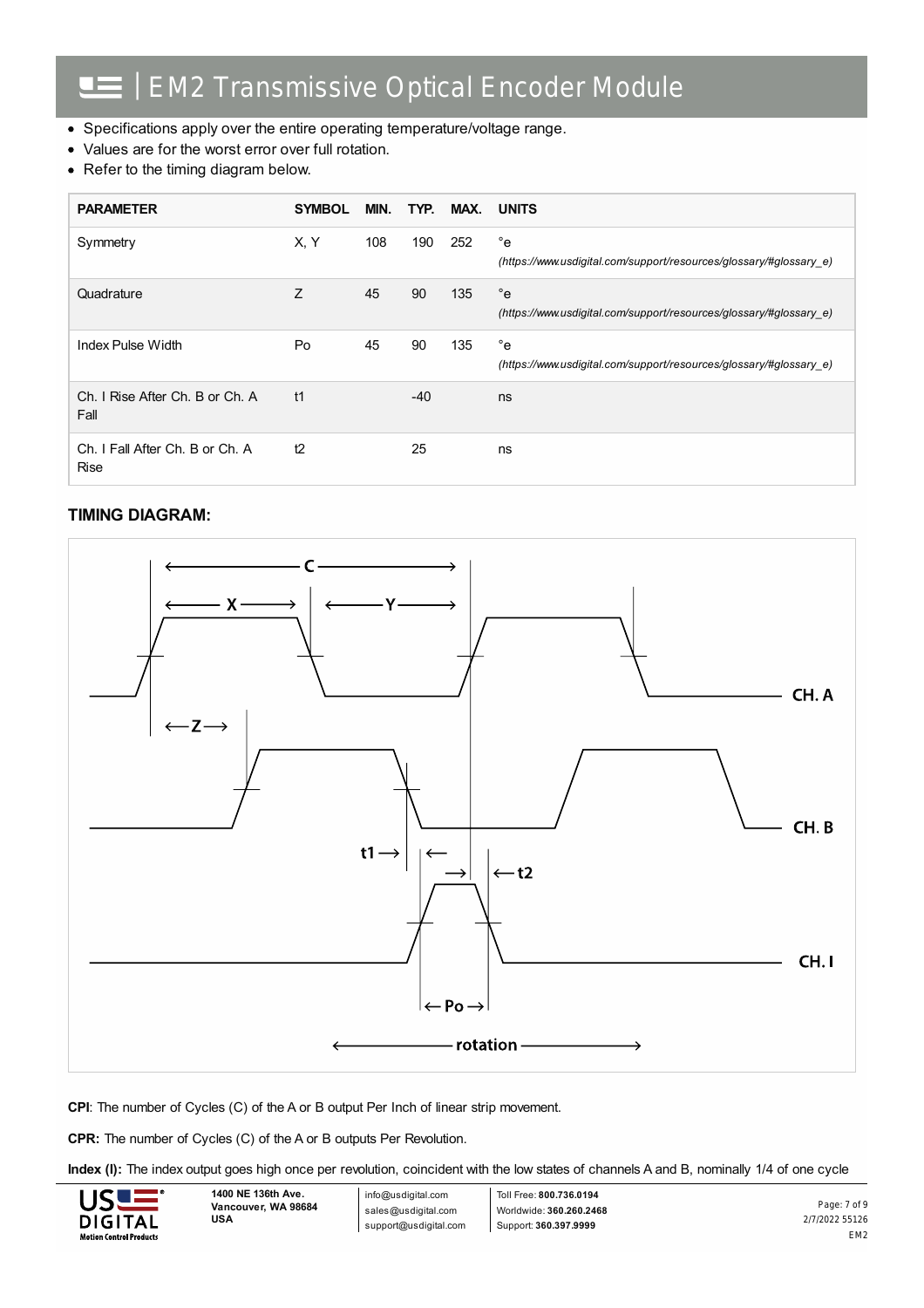#### (90 **°**e).

**One Shaft Rotation:** 360 mechanical degrees.

**One Electrical Degree (°e):** 1/360th of one cycle.

**One Cycle:** 360 electrical degrees (**°**e). Each cycle can be decoded into 1 or 4 states, referred to as X1 or X4 resolution multiplication.

**PPR:** The number of resolvable Positions Per Revolution of the encoder disk with x4 quadrature decoding.

**Quadrature (Z):** The phase lag or lead between channels A and B in electrical degrees, nominally 90 **°**e.

**Symmetry:** A measure of the relationship between (X) and (Y) in electrical degrees, nominally 180 **°**e.

#### **INSTALLATION TORQUE**

| <b>PARAMETER</b>       | <b>TORQUE</b> |
|------------------------|---------------|
| <b>Mounting Screws</b> | 3.5-4 in-lbs  |

#### **PIN-OUTS**

| Pin | <b>Description</b> |
|-----|--------------------|
|     | Ground             |
| ົ   | Index              |
| 3   | A channel          |
| 4   | +5VDC power        |
| 5   | <b>B</b> channel   |

#### **PRODUCT CHANGE NOTIFICATIONS**

| Title                                               | Date      | <b>Description</b>                                                                                                                                                                                                                                                                                                                                                                                                                                           | Download                                                                                                            |
|-----------------------------------------------------|-----------|--------------------------------------------------------------------------------------------------------------------------------------------------------------------------------------------------------------------------------------------------------------------------------------------------------------------------------------------------------------------------------------------------------------------------------------------------------------|---------------------------------------------------------------------------------------------------------------------|
| EM1 &<br>EM <sub>2</sub><br>Update<br>- PCN<br>4199 | 1/14/2014 | Based on our continuous process improvement program, US<br>Digital is changing the current marking method for our EM1<br>and EM2 encoder modules to a serialization method. This<br>change will allow for each module to have a unique code; the<br>current marking method is based on a date code system that<br>includes all encoder modules produced within a specific week<br>/ year. The serialization system will be based on a<br>hexadecimal system. | Download<br>(https://www.usdigital.com/support/resources/product-<br>change-notifications/pcn-4199-em1-em2-update/) |

#### **Notes**

US Digital® warrants its products against defects in materials and workmanship for two years. See complete warranty *[\(https://www.usdigital.com/company/warranty\)](https://www.usdigital.com/company/warranty)* for details.



info@usdigital.com sales@usdigital.com support@usdigital.com

Toll Free: **800.736.0194** Worldwide: **360.260.2468** Support: **360.397.9999**

2/7/2022 55126 EM2 Page: 8 of 9